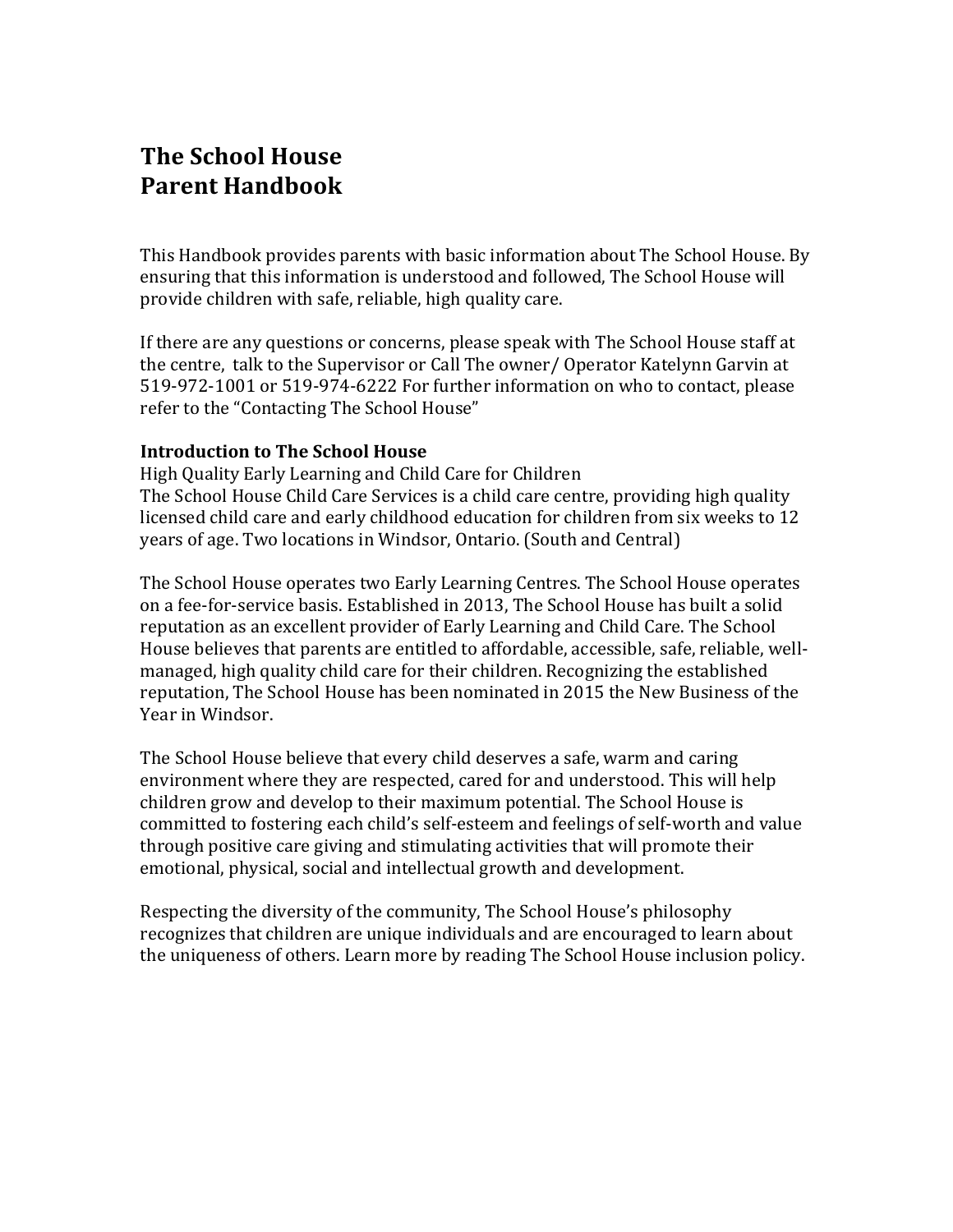## **Staff**

The School House's staff is well-trained in understanding the developmental needs of children. Staff uses How Does Learning Happen? Ontario's Pedagogy for the Early Years as well as the CCEYA guidelines. Through these Guidelines we plan activities that facilitate learning through play and provide a balanced program that supports children's optimum development. The School House's non-discriminatory hiring practices create a team of staff from diverse backgrounds who support the families and communities we serve.

The staff in the Early Learning and Child Care Centres exceeds the Ministry of Education's requirements for Registered Early Childhood Educators. All The School House staff must have a valid Standard First Aid Certificate with Level C CPR, and have a Vulnerable Sector Criminal Reference Check. In addition, the following training programs are required:

- · Health and Safety Essentials
- · WHMIS
- · Food Safety
- · Cooked Food Safety Course

## **Volunteers and Students on Placement**

In addition to having staff. The School House actively recruits more than volunteers and students on placement to work alongside staff to provide high quality care in programs. The School House volunteers are ECE Students who participate in programs relating to Children. Students on placement are from a variety of postsecondary programs, such as college and university early childhood education programs. 

Volunteers and students directly enhance the quality of care provided to children. The children enjoy the additional attention they receive from volunteers and students and look forward to their visits.

Volunteers and students on placement never have unsupervised access to children in our programs and they are not responsible for the children. Volunteers and students at The School House are not counted in the staff-to-child ratio. Volunteers and students sign a statement indicating that they understand they will be supervised by The School House staff at all times.

A criminal record check, including vulnerable sector screening, is required for all volunteers and students on placement who work directly with children. The criminal record check must be valid within six months of starting with The School House. 

For more details, please see The School House's Supervision of Volunteers and Students on Placement Policy.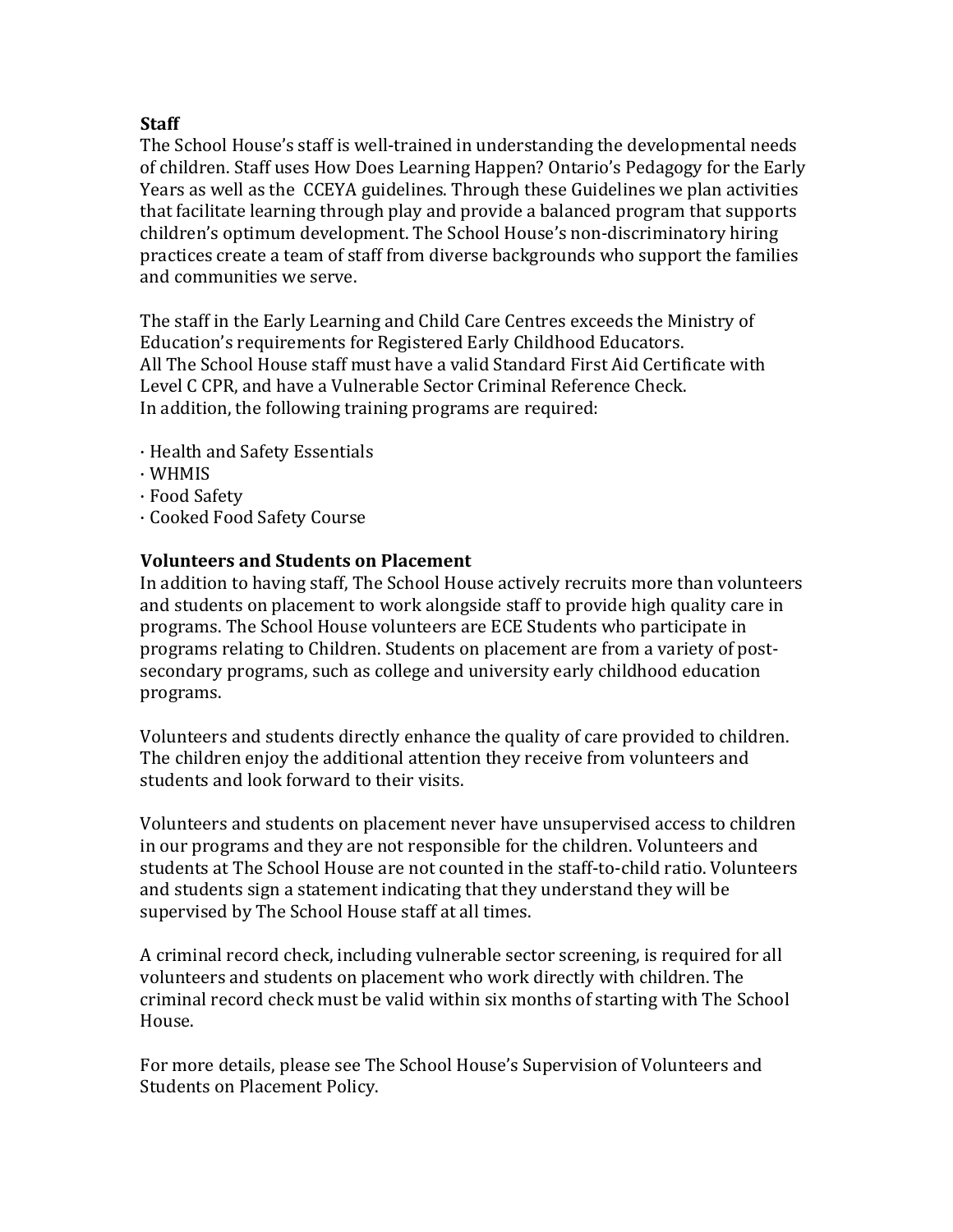#### **Parents as Partners**

We believe in strong, respectful and reciprocal relationships with our The School House families. These relationships start with regular discussions and connections with our program and office staff, whether in person or by other means  $(e.g., \text{ notes})$ or emails, posting information on bulletin boards, The School House emails, social media updates).

Your knowledge about your child's learning strengths and preferences and day-today experiences is vitally important to success in The School House program. We are eager to hear from you about how to provide the best possible learning experience for your child, and how to work together in this important collaboration. Program staff will share information with you regularly.

You are welcome in your child's centre at any time, and you'll find there are special events throughout the year during program hours to which you will be specially invited. 

There is also useful information on our websites. www.theschoolhouseacademy.com For the Central location www.theschoolhouseelc.com For the South location. You can always speak to your The School House Program Director at the school with any questions. We also have a "Face Book" page for each Centre.

#### **Centre Programs**

The School House operates a variety of programs to meet child care needs. The School House currently operates: Infant, Preschool, Toddler and School age programs in our centres. As children reach the appropriate age to move into a new age group, they can move to the next level within the centre, when space becomes available. 

The School House centres are licensed under the Child Care and Early Years Act (CCEYA) through the Ministry of Education and are subject to the regulations established by the Government of Ontario.

#### **Our curriculum approach**

The School House embraces the document How Does Learning Happen? Ontario's Pedagogy for the Early Years, as set out by the Ministry of Education for children up to eight years old. The four foundations within this document—belonging, wellbeing, engagement and expression—are embraced in The School House programs. Our program is also guided by the Ontario Early Learning Framework.

Our programs offer a highly engaging and interactive play-based environment that values children's learning. In our curriculum approach, we focus on creating and supporting caring relationships between children, adults and families. Our approach is based on an understanding of early childhood development and is focused on supporting children as they develop. We engage children in their learning through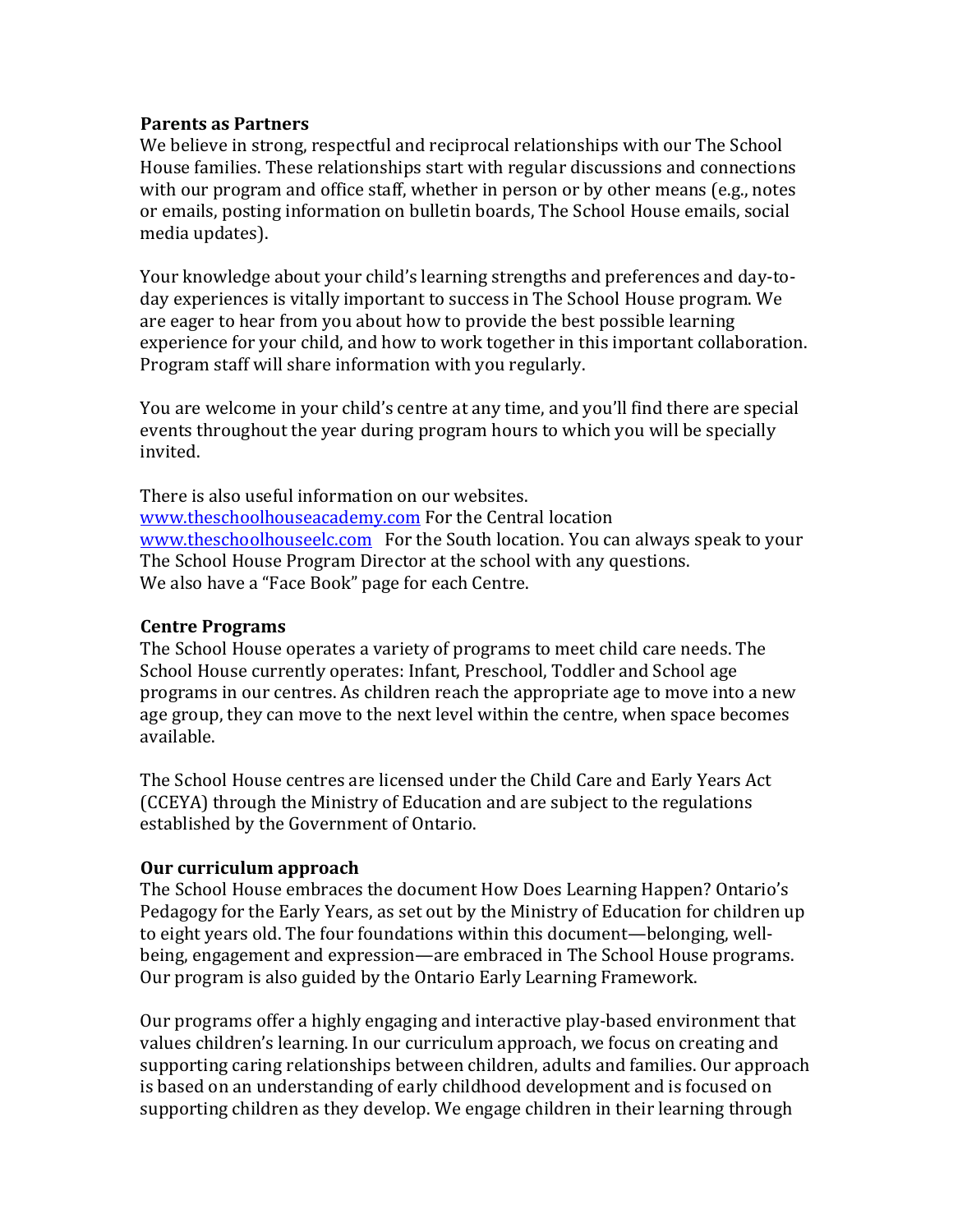exploration, play and inquiry. Communication and expression is honoured and celebrated to create a sense of inclusion and belonging.

The curriculum for The School House centres is based on the approach, where children develop important skills including language, pre-math and pre-reading skills. The development of this approach is based on long-term research that shows children learn best from active-learning experiences that they plan and carry out under the guidance of adult supervision. This gives children the best start prior to starting school. Through this active-learning process, children learn that they are capable, and that they are able to make decisions and solve problems about activities that are meaningful to them.

## **Neighborhood Walks**

At times, under the supervision of The School House staff, children go on walks, visit parks and natural outdoor experiences near the school during program time. These walks provide a safe and stimulating outdoor play and learning experience for children. Children are supervised at all times.

At registration, you will be asked to give permission for these neighborhood walks.

## Our approach to self-regulation and setting the stage for positive behavior

The early years set the foundation for lifelong learning, behavior, health and wellbeing. At The School House, we support the social and emotional development of children in our care by working as partners with families to promote, strengthen and develop children's positive behavior self-regulation and social skills. All The School House staff receives training to better understand the stages of early childhood development, as well as positive approaches to behavior management. We use the latest research, resources and strategies to support children's attempts to regulate their behavior, emotions, attention and overall wellbeing. Ways we prevent conflicts using self-regulation and the learning environment include the following: 

- $\cdot$  Predictable routines
- · Giving children choices about learning activities and during transitions
- $\cdot$  Minimizing waiting times before getting started on activities
- $\cdot$  Helping children identify and express their feelings
- $\cdot$  Creating learning environments that promote self-regulation for children

The School House program staff use a positive structured process to support children with challenging behaviors. We understand that all behavior occurs for a reason. Once we identify the reason, we can use this information to develop strategies for success.

Our program staff uses the following six-step approach to resolving conflicts. 1. Approach calmly, stopping any hurtful actions.

· Staff place themselves between the children, on their level.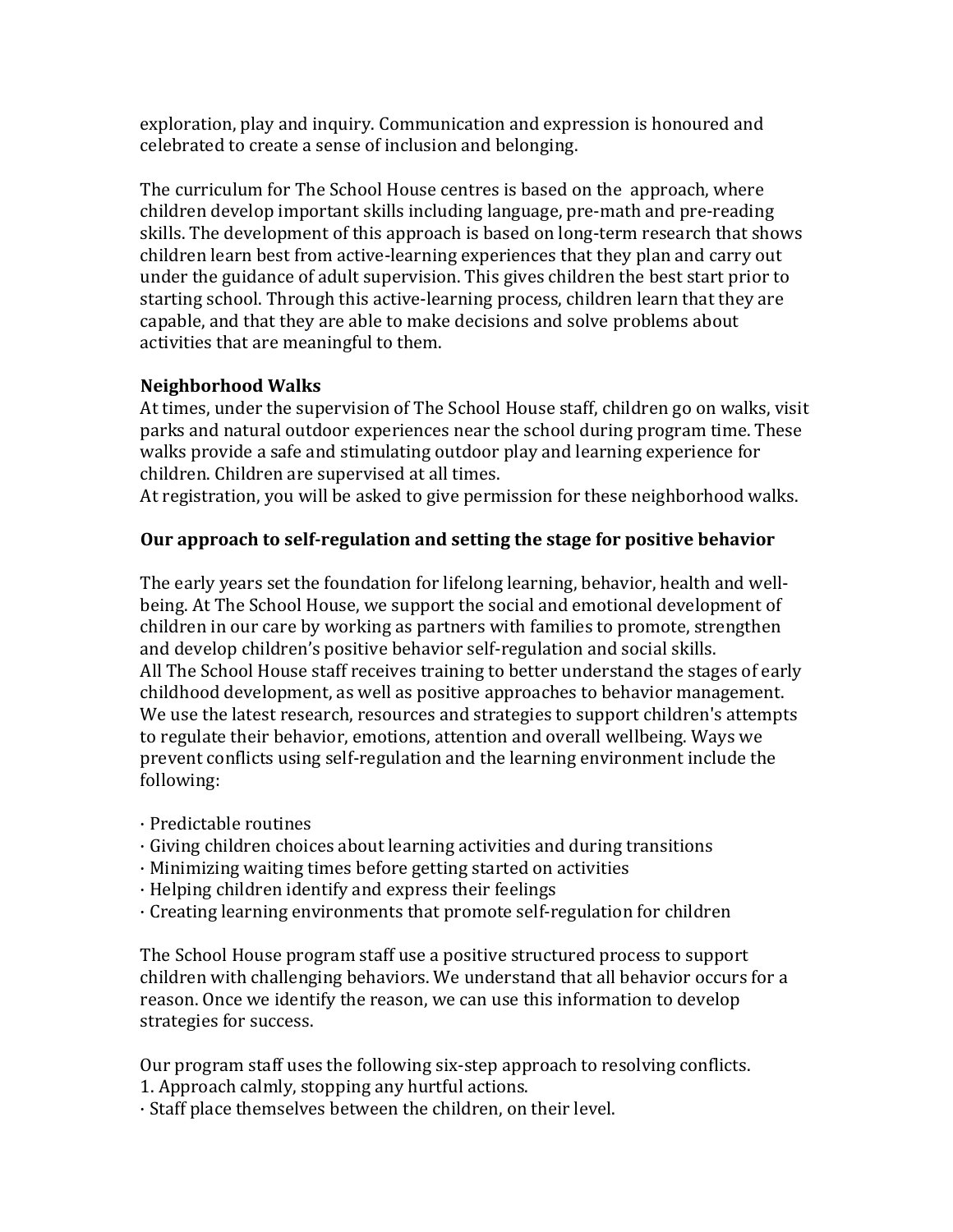$\cdot$  They use a calm voice and gentle touch.

- $\cdot$  They remain neutral, rather than taking sides.
- 2. Acknowledge children's feelings.
- · "You look really upset."
- 3. Gather information.
- · "What's happening? What's the problem?"
- 4. Restate the situation.
- $\cdot$  "So, what's happening is... So, the problem is..."
- 5. Ask for ideas for solutions and choose one together with the children.
- · Staff engages with the children to develop child-initiated solutions.
- · "What can we do to solve this problem?"
- 6. Be prepared to give follow-up support.
- · Staff stays near the children.
- · "You worked out the issue together!"

We connect proactively with families through dialogue and open communication to resolve issues by working respectfully together. The School House endeavors to include all children in programs. For more information, please review The School House Inclusion Policy, The School House Access and Equity Policy.

Children enrolled in The School House centres are expected to demonstrate respectful and responsible attitudes towards other children, staff, and students on placement, equipment and facilities. Behavior guidance is facilitated in a positive and caring manner in order to ensure the fostering of each child's self-esteem. Minor behavioral issues are dealt with daily by staff. If a recurring behavioral issue arises, our staff will notify parents.

## **Prohibited Practices**

 $\cdot$  Corporal punishment in any form, of a child is prohibited.

 $\cdot$  Physical restraint of the child, such as confining the child to a high chair, car seat, stroller or other device for the purposes of discipline or in lieu of supervision, unless the physical restraint is for the purpose of safety and preventing the child from hurting himself, herself, or someone else, and is only used as a last resort and only until the risk of injury is no longer imminent.

 $\cdot$  Locking the exits of the child care centre for the purpose of confining the child, or confining the child in an area or room without adult supervision, unless such confinement occurs during an emergency and is required as part of the licensee's emergency management policies and procedures.

· Use of harsh or degrading measures or threats, or use of derogatory language directed at, or used in the presence of a child that would humiliate, shame or frighten the child or undermine his or her self-respect dignity or self-worth.

 $\cdot$  Depriving the child of basic needs including food, drink, shelter, sleep, toilet use, clothing or bedding.

 $\cdot$  Inflicting any bodily harm on children including making children eat or drink against their will.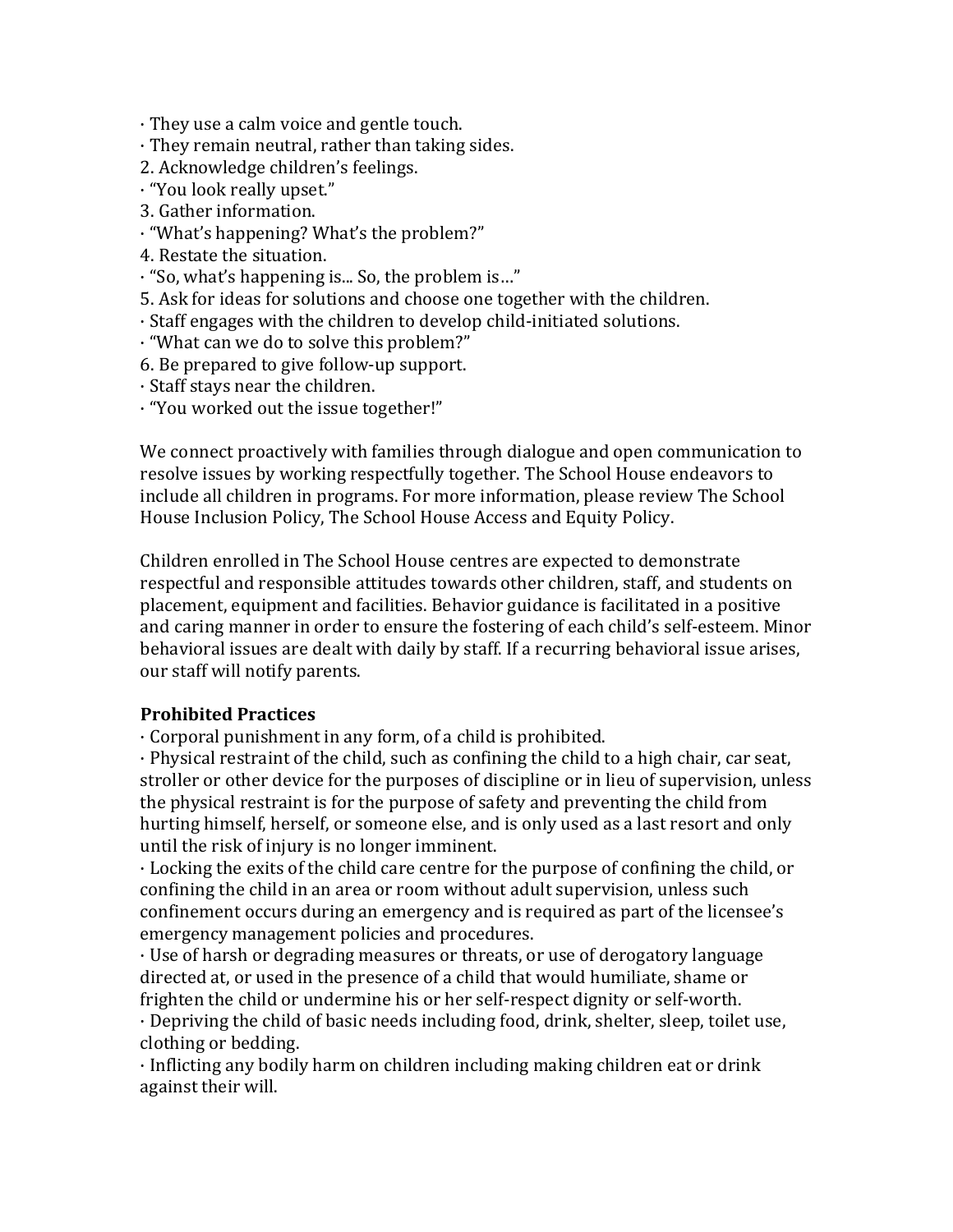#### **Infant Programs**

Infants from six weeks to 18 months of age are involved in a variety of daily activities both indoors and outdoors. All children learn best through play and exploration. At this stage of development, infants require experiences that appeal to all the senses. Infants are offered a variety of art, music, sensory and language/literacy experiences each day. Infants choose their activities and spend time exploring independently with a caregiver, and in-group activities. Each infant follows his or her own feeding schedule. Parents are welcome to send formula and/or breast milk labeled in baby bottles. The School House will also provide solid food and 2% milk when infants transition from formula or breast milk. A nutritious breakfast, lunch and afternoon snack are prepared daily in accordance with Canada's Food Guide.

The School House has a Sleep Policy that is consistent with recommendations made in the Joint Statement on Safe Sleep. Direct visual checks of sleeping children are performed by staff constantly and documented every fifteen minutes during rest. The staff will document on the Daily Infant Sleep Check chart. Cribs and bedding are provided for napping. Special bedding and blankets are welcome from home and are properly stored. All diapers, diapering creams and baby wipes are provided by the parents of the child and labeled by parents.

Communication with our parents is very important for care of infants. We use a Daily Infant Chart, where parents let staff know about their child's night and any special instructions for the day. At pick up time, parents will be able to read about their child's naps, meals, diaper changes and observations of their child's interest and activities for the day.

Ratio: 1 staff to 3 infants

#### **Toddler Programs**

Toddlers from 18 to 30 months of age are involved in a variety of daily activities both indoors and outdoors. Toddlers' growing mobility means they are ready and able to explore even more of the world around them. Daily activities include music and movement, art, sensory, science and nature, language and listening. There are opportunities for dress up and role-play, climbing and riding. Each day, toddlers choose activities that interest them, and spend time playing both independently and in groups.

A nutritious breakfast, lunch and afternoon snack are prepared daily in accordance with Canada's Food Guide.

Cots and bedding are provided every afternoon for a rest period. Special bedding, blankets and comfort items from home are to be labeled by parents and welcomed, The School House will make sure they are properly stored. All diapers, diapering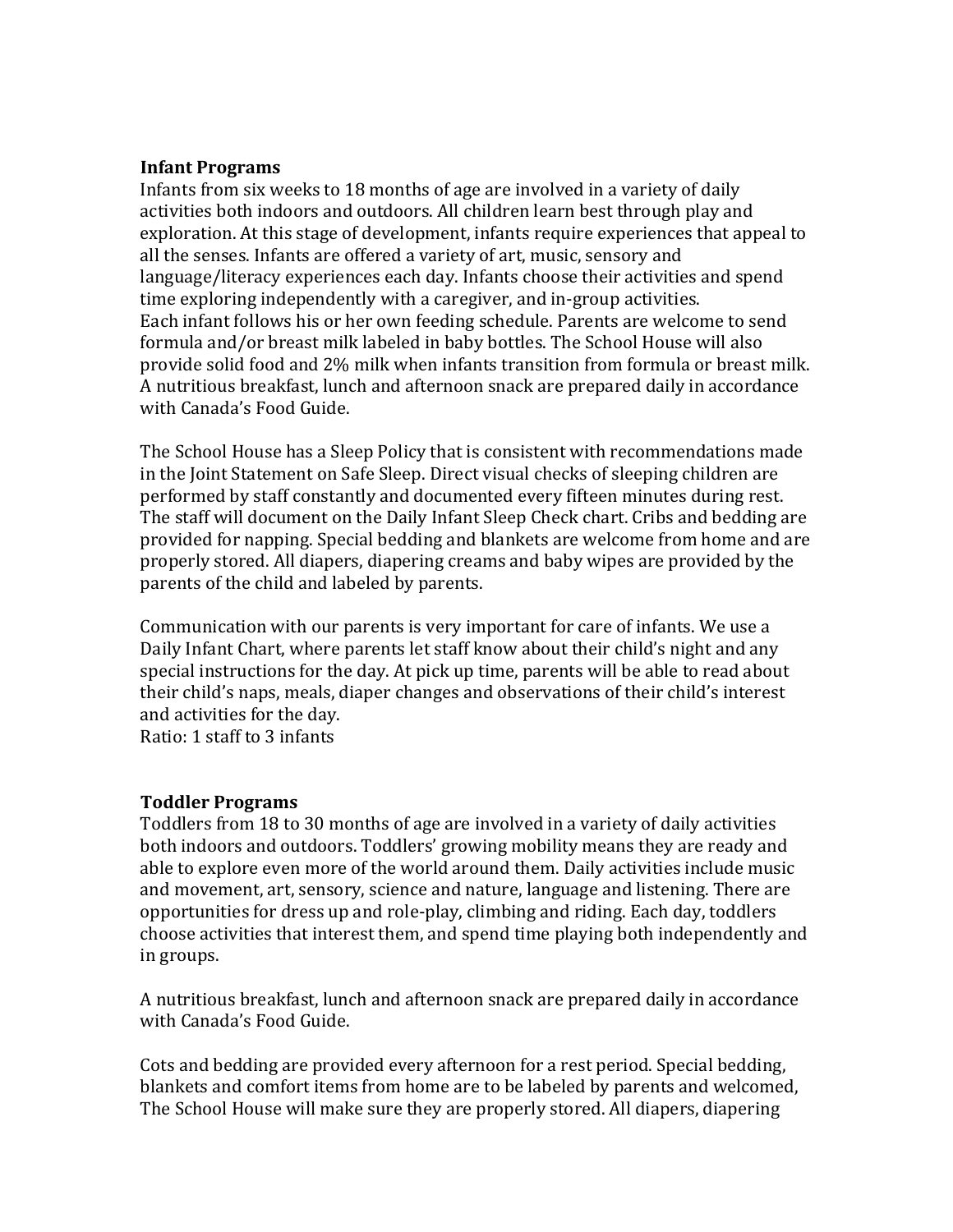creams and baby wipes are provided by the parents of the child and labeled by parents. 

At pick up time, parents will be able to read all about their child's naps, meals, diaper changes and observations of their child's interest and activities for the day on an individual daily chart.

Ratio: 1 staff to 5 toddlers.

## **Preschool Programs**

Preschoolers from 2  $\frac{1}{2}$  years to five years of age are involved in a variety of daily activities both indoors and outdoors. The daily schedule is structured to allow children the opportunity to plan their activity, carry them out, and then reflect on what they have done. Activities offered include art experiences, science and nature experiences, and computer activities. There is a large group time for music and movement, as well as a small group time focused on language and literacy, math and science. 

A nutritious breakfast, lunch and afternoon snack are prepared daily in accordance with Canada's Food Guide.

Cots and bedding are provided every afternoon for a rest period. Special bedding, blankets and comfort items from home are to be labeled and welcomed. The School House will make sure they are properly stored. Ratio: 1 staff to 8 children.

#### **Centre Closures**

The centres will be closed on the following days: New Year's Day Family Day Good Friday Easter Monday Victoria Day Canada Day Civic Holiday **Staff Recognition Day** Labour Day Thanksgiving Day Christmas Day Boxing Day December Holiday Closure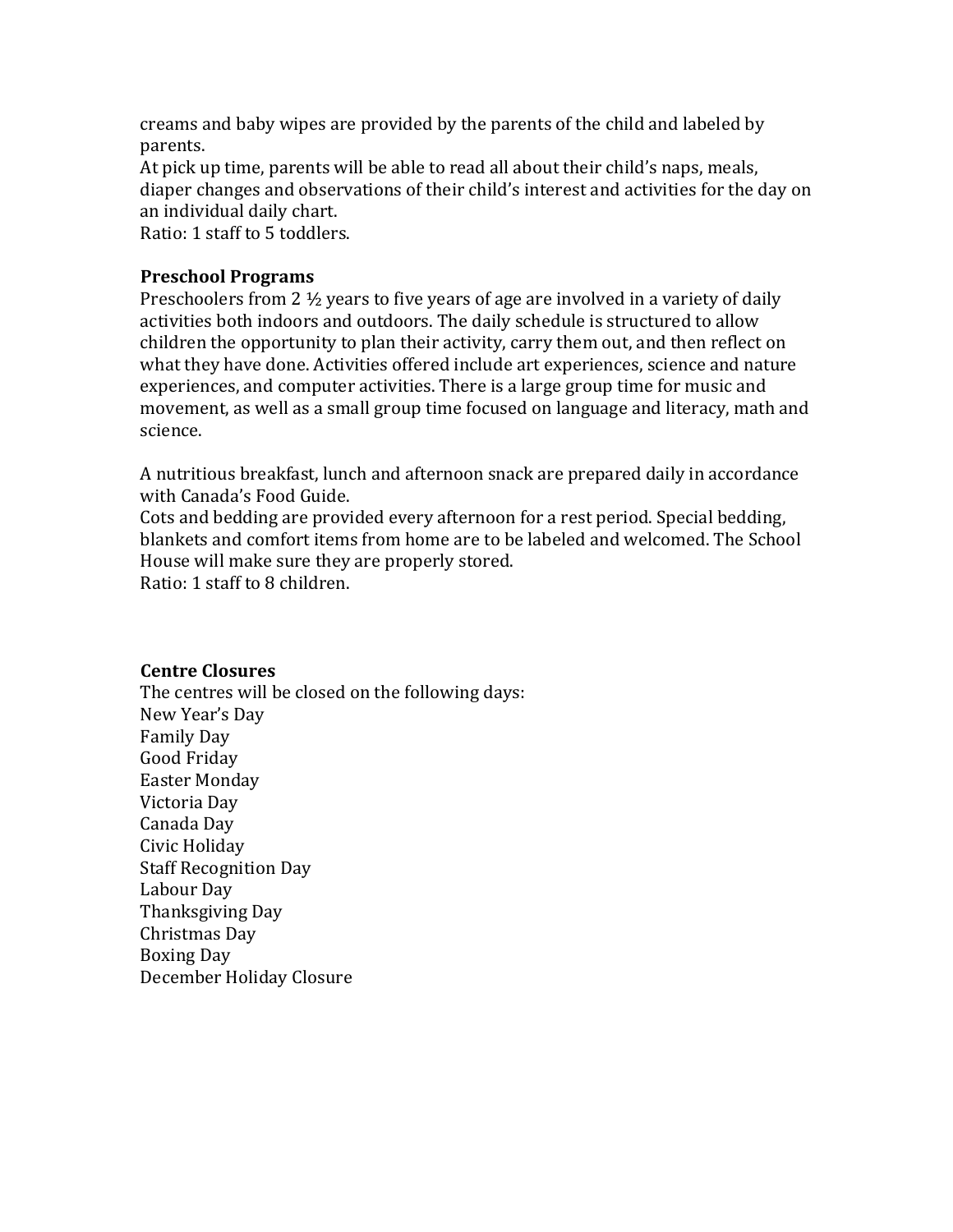#### **Fee Structure**

Parent fees cover the expenses for children in the centre including breakfast, lunch and snacks, highchairs and cots for sleeping.

The School House will work with families to develop suitable payment arrangements. If assistance is required, please call The School House to discuss with the Owner/ Operator.

All fees paid to "The School House Academy" (Central location) OR "The School House Early Learning Centre"(South location) (including the administrative fee) are tax deductible. All registration and payment information is completed before your child begins care.

For assistance with online registration, please call the office at 519-972-1001 or 519-974-6222

#### **Administrative fee**

Families who register for The School House programs are required to pay a onetime, administrative fee. If a family cancels from the program and re-registers, they will be charged the administrative fee again.

#### **Wait lists**

As a result of our outstanding reputation and programs offered, there is sometimes a waiting list for some of the programs that The School House offers. The School House does not charge families who are placed on a wait list. A deposit will only be charged once your child's registration is confirmed.

#### **Monthly Payments**

Monthly payments for children registered in programs are made through the Centres office. For invoices dates and amounts, please see The School House Supervisor if more information is needed.

Please note: An administrative fee will be charged for any payments that are returned with a notice of insufficient funds.

#### **Cancellations**

To ensure cost-effective operations and reasonable fees, it is essential for parents to give The School House the required two week's notification in writing, to allow adequate time to fill vacancies. If you cancel a program or remove your child from a The School House program, The School House will provide you with cancellation verification by email.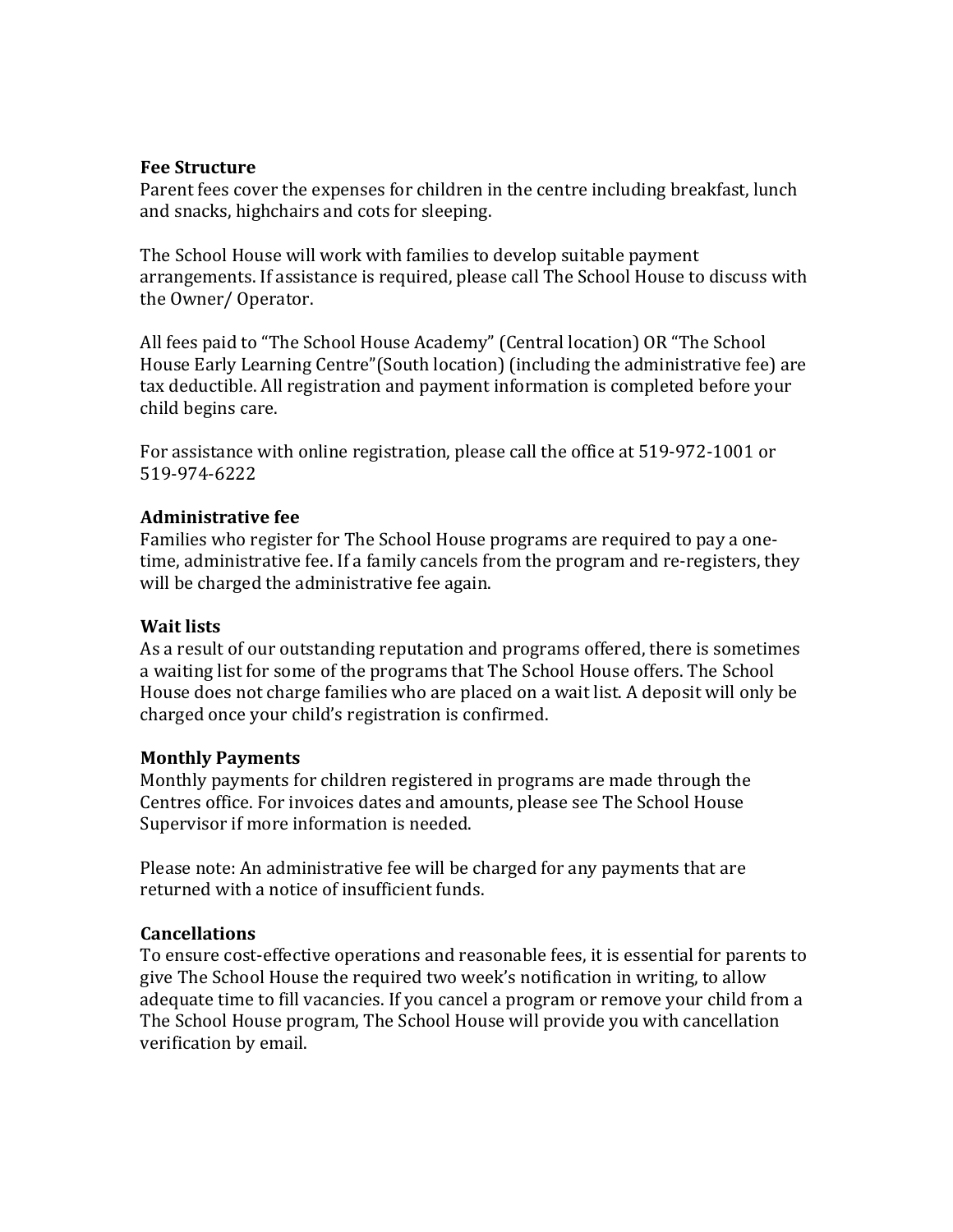#### **Refund Requests**

The School House will require a written request for the refund and a doctor's note prior to the refund being issued.

All requests will be processed as an adjustment to the next scheduled payment. Refunds will not be issued for:

 $\cdot$  Occasional absences by your child due to illness

 $\cdot$  Administrative fees or deposits

 $\cdot$  Cancellations from the program made with less than five (5) business days prior to your next payment

 $\cdot$  Any absences due to vacations beyond one week, taken by your family during the school year (excluding Summer, March Break and Holiday Programs)

#### **Vacations**

Under certain circumstances, fees can be suspended by submitting vacation requests. In doing so, The School House will continue to hold space for the child. Once per school year, requests for a one (1) week vacation

#### **Fee Subsidy**

The School House works with the City of Windsor, Children's Services Division to support families who need fee assistance. Families can apply for fee subsidy from the City of Windsor.

#### **Important Information Child and Family Services Act**

The Child and Family Services Act states that every person who has a reason to believe that a child is at risk has a legal obligation to report his or her suspicions immediately to the Children's Aid Society. The School House staff has a legal obligation to report any suspicions to the Children's Aid Society, and inform them about concerns, which might be confidential.

The School House staff is trained to spot signs of child abuse and neglect. If there are reasonable grounds to suspect abuse or neglect, staff is required to file a report. It will be the responsibility of the Children's Aid Society to investigate suspicions and evaluate the situation. Staff can be fined \$1,000 for failing to report a situation. The School House Child Care Services is committed to meeting the legal requirements of the Child and Family Services Act and to ensuring the safety and protection of each child in The School House programs.

#### **Arrival and Prompt Pick-Up**

Parents or guardians are required to personally drop-off and pick-up their children from the centre. Staff prior to parents leaving the premises must record arrival and departure of children.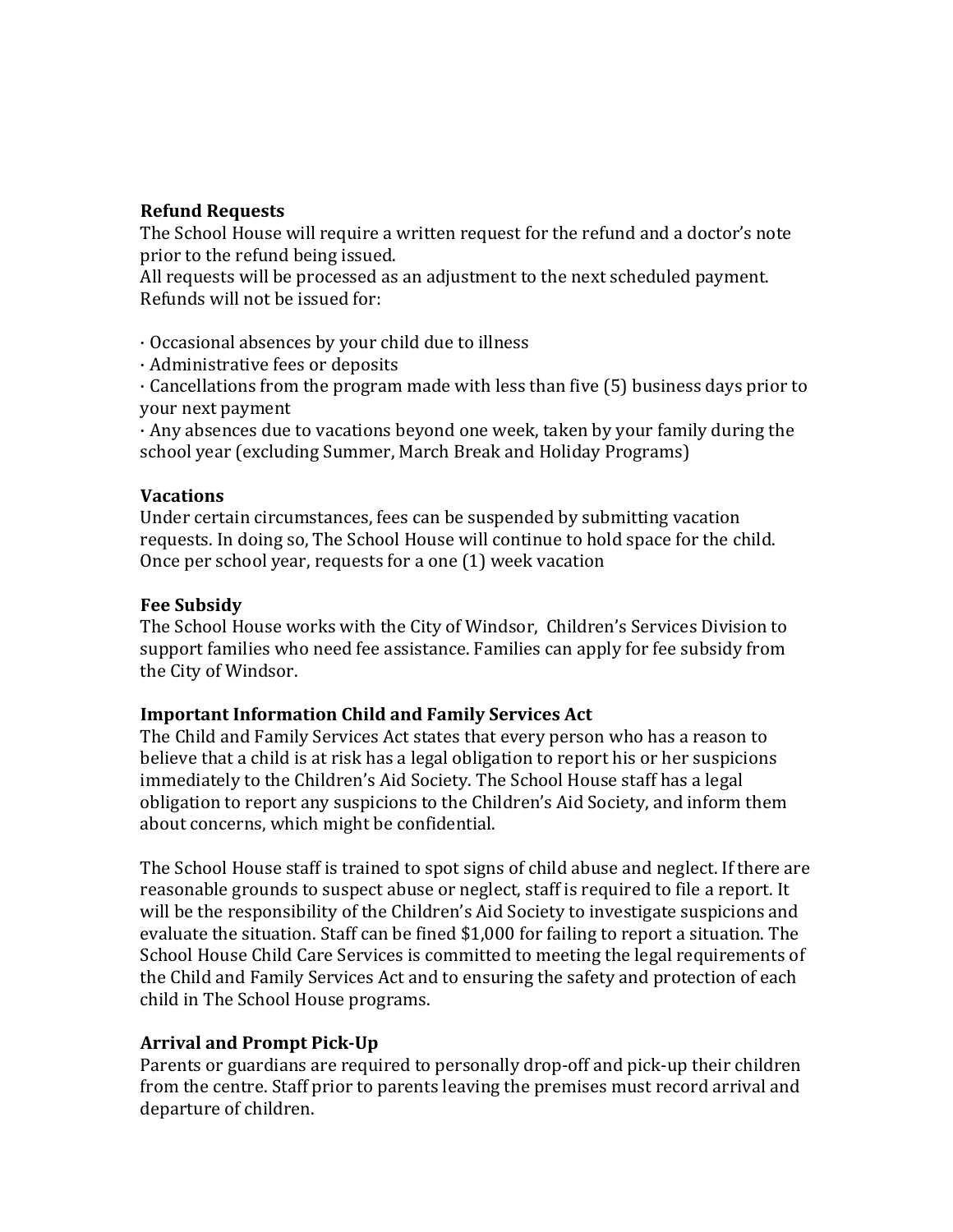The School House opens at  $6:00$  am and The Centres close at  $6:00$  p.m., so it is important that parents arrive prior, 10 minutes to  $6:00$  pm in order to gather their child's belongings and leave the centre on time. Parents are asked to arrange for another authorized adult to pick up their child if they will not be on time to do so. Parents who are late picking-up their child will be asked to sign a late pick-up book. If a parent is consistently late, they may be asked to find alternate child care.

#### **Emergency Contacts**

Parents will be asked to provide at least two local emergency contacts that can be reached in case parents cannot be reached, during an emergency. Only authorized adults will be permitted to pick-up children from The School House centres. Adults authorized to pick up children must show photo identification. Please ensure that the emergency contacts are aware of their responsibility and that their contact information is kept up-to-date.

#### **Absenteeism**

If a child will not be attending the centre, please notify the staff at the centre by  $10$ a.m. to avoid concern. You can call The Centre at (South) 519-972-1001 or (Central)519-974-6222 and let the Supervisor know; or as well as email: (South) theschoolhouseelc@gmail.com or (Central) theschoolhouseacademy@gmail.com

#### **Inclement Weather**

Severe weather conditions could result in the school boards closing the schools. Please listen to local radio AM 800 and Local television stations, check The School House website or follow The School House on Facebook for updates on school closures. 

The School House is unable to operate the centres when schools are closed. The School House will make every effort to notify parents if centres are closured due to inclement weather. Do not bring children to the centre when schools are closed. Children spend time outdoors daily in the centres. The School House follows the guidelines developed by the CCEYA and Also City of Windsor Health Department during extreme weather conditions to keep children safe from serious adverse health effects, such as frostbite and sunburn. During the winter, children are kept indoors when temperatures outdoors reach -25 C with or without the wind chill. Staff exercise judgment and will adjust the amount of time spent outdoors during times of extreme cold or heat. During the warmer months when the UV index is high, staff provides drinking water, utilizes sunscreen lotion and shaded play areas to minimize exposure to UV rays. Parents are also encouraged to provide their children with protective clothing.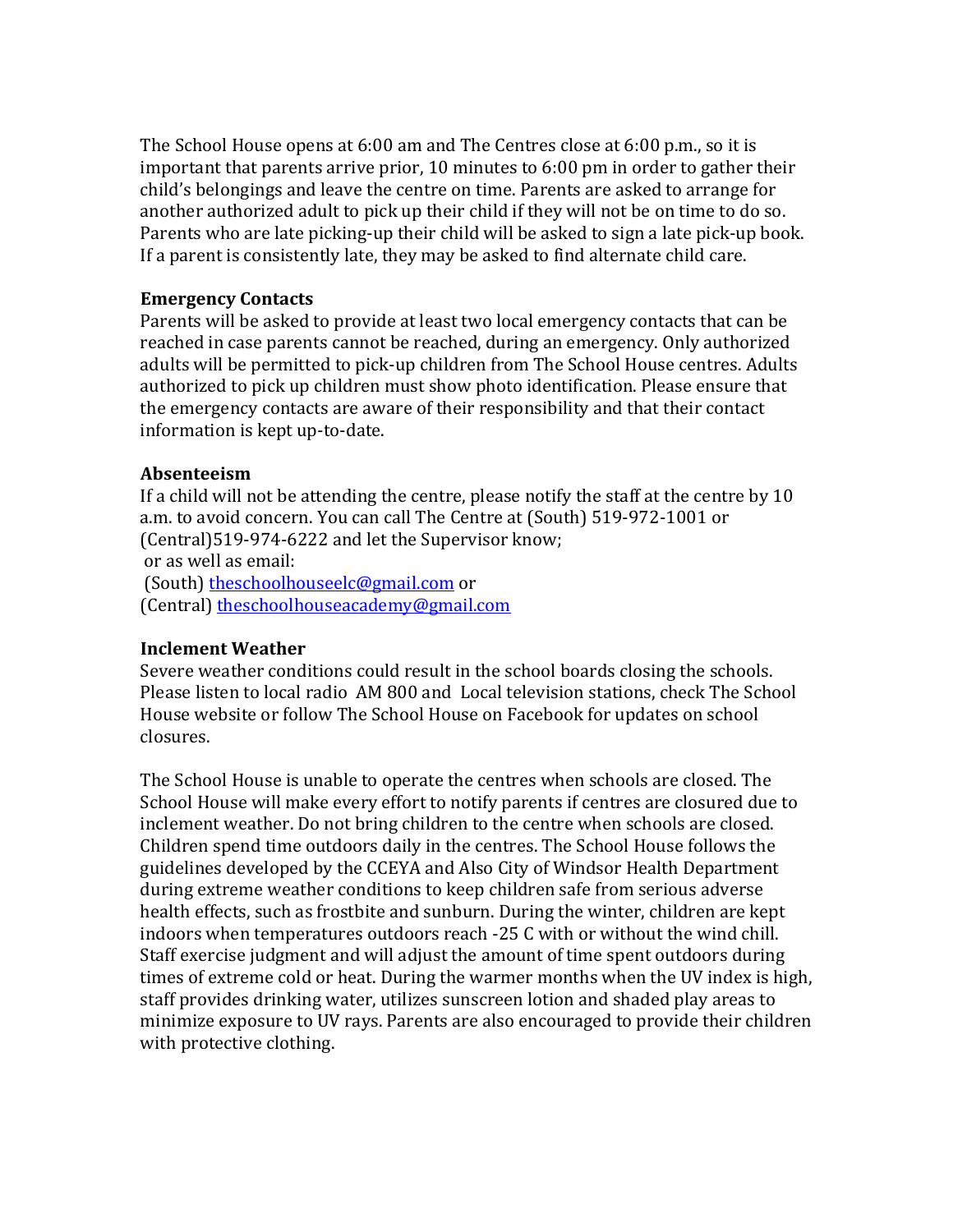#### **Food and Nuts**

Due to health regulations and children's allergies, all food is prepared by staff, on the premises, for distribution to the children. (Nut free) Staff will provide children with a special treat to recognize birthdays in the centres.

The School House staff will not serve products that may contain nuts in any of the food that is prepared, or use nuts in any craft materials or activities. Parents are asked to ensure that children finish eating any foods consumed on the way to the centre, prior to entering the centre.

As much as possible, The School House staff ensures nut-free facilities, but cannot control all possible sources of nut contamination.

#### **Medication**

The School House staff will only administer prescribed medication that is in the original container. In accordance with the Child Care and Early Years Act (CCEYA) and The School House procedures, the medication must be affixed with the pharmacist's label indicating the name of the child, the medication prescribed, dosage and expiry date, as well as how the medication should be stored. In addition, parents must complete a The School House Action Plan for Medical/Health Condition form.

Supervisor Staff must receive training on administration procedures from parents if a child has an Epinephrine Auto-Injector (EpiPen). Parents will also be requested to complete the applicable authorization forms and provide the staff with new medication prior to expiry. A child who has been prescribed an EpiPen will not be admitted to the centre without a current (not expired) EpiPen. See The School House's Anaphylaxis Policy for more information.

## **Immunization Records**

The Windsor Health Unit requires all families to complete an "Immunization Records Form for Children in Child Care Facilities." A copy of the child's immunization record must be attached to this document, and hand-delivered to the centre staff prior to the child's first day and after any updated immunizations are given. These documents are also forwarded to the Windsor Health Unit.

#### **Illness**

The School House centres are not equipped to provide care for children who are ill. Parents are asked to keep their children at home if they show symptoms of contagious illnesses. This includes, but is not limited to, the following: fever, vomiting, diarrhea, and discharge from the eyes, skin rashes or itching, severe or croupy coughs.

Staff completes a daily health check in order to minimize the spreading of illness in the centres. Parents are asked to keep children at home for a minimum of 24 hours after symptoms have disappeared.

If a child becomes ill during the day, parents will be notified and asked to pick the child up. In some cases, a medical certificate may be required for re-admittance.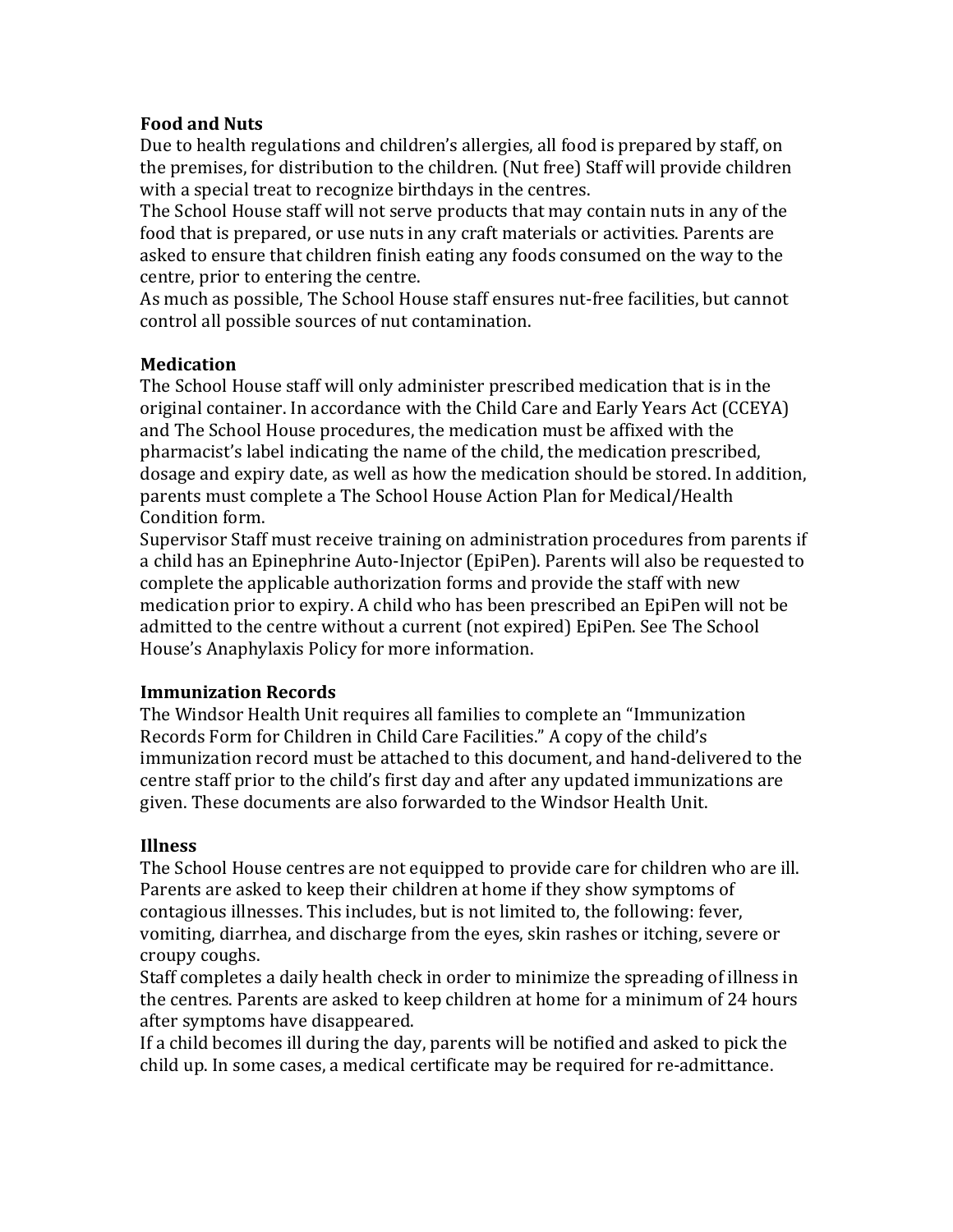## **First Aid**

Minor accidents and illnesses are common occurrences with children. All The School House staff has a valid Standard First Aid Certificate with level C CPR and will handle all minor cuts and/or bruises. More serious accidents or illnesses will be reported to parents immediately, and they will be requested to pick-up their child and seek medical attention if needed. If during program time, there is an emergency requiring immediate medical attention, The School House staff will call 911 and accompany the child to the hospital. Parents will be notified and requested to join the child and The School House staff at the hospital.

## **Serious Occurrences**

The health, welfare and safety of all children in our care are our top priority. One of the ways we support children's wellbeing and safety is by complying with the Ministry of Education requirements regarding serious occurrences.

Complete details are available in The School House Serious Occurrence Policy, including a detailed definition and examples of serious occurrences. The policy also provides the detailed procedure that The School House staff follows if there is an occurrence, and the reporting process.

As required by Ministry of Education policy, whenever there is an occurrence (such as the injury of a child, allegation of abuse, missing child, disaster on the premises, complaint about service or about a child) we issue a report to the ministry. Following submission of the Serious Occurrence report to the ministry, The School House generates and posts a Serious Occurrence Notification Form beside our ministry license in the centre or program within 24 hours.

The Serious Occurrence Notification Form will remain posted at the centre for 10 business days. If there is further information, such as additional actions taken by The School House or the parent, this information will be added to the Serious Occurrence Notification Form after the initial posting, and the form will continue to be posted for a further 10 business days.

If the serious occurrence involves an investigation by the Children's Aid Society, the Serious Occurrence Notification Form will not be posted until CAS completes its investigation. 

Please familiarize yourself with the detailed Serious Occurrence Policy for complete information about serious occurrence definitions and examples and reporting processes. 

## **Safety and Security**

The School House's number one priority is the safety and security of all children in the centres. Doors to the centres are locked at all times and parents will receive a personalized access code. Please do not hold the door open for someone who does not have an access code. Individuals without codes must ring the doorbell, so that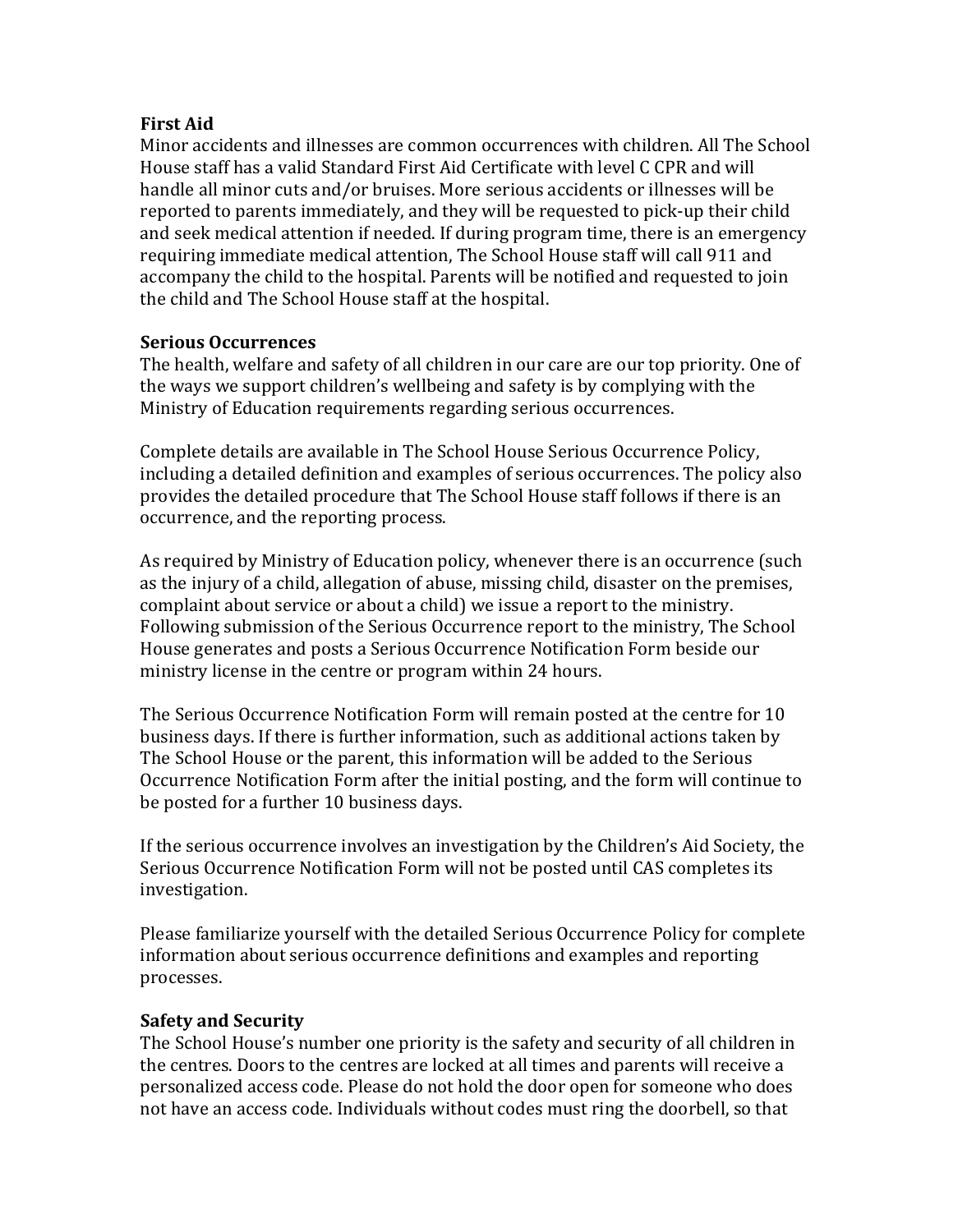staff is aware of visitors to the centre. If someone without a code enters the centre with you, please alert the staff immediately. Only parents, and persons authorized by parents to drop off and pick up children, should have an access code.

The School House has a "hand-delivery" policy. When dropping children off at the centre, parents must ensure that they are greeted and children are delivered to staff for attendance. Children must be under direct supervision of a parent or staff member at all times while attendance is taken. Children should not be left unattended in vehicles, the main entrance or cubby area upon arrival or dismissal. Misuse of the doorbell interrupts programs and is a safety concern. If you must use the doorbell, please be patient, as staff are busy with the children and may not be able to open the door immediately.

## **Evacuation Site**

In the event that children need to be evacuated from the centre, an alternate location has been selected. This information is available at the centre. Parents would be notified of the evacuation once the children are safely relocated. Parents should be familiar with the location of the evacuation site.

## **Appropriate Dress**

For safety reasons children are required to wear shoes with closed heels and toes for outdoor play. Please ensure that children have appropriate clothing at the centre for daily outdoor play (coats, snowsuits, hats, boots, shoes, The School Houses mittens, sunhats, etc.). Please clearly label all items with the child's first and last name. In addition, please provide a labeled change of clothing (pants, shirts, underwear, socks) for the child.

## **The School House Policies and Practices**

The School House has developed a number of policies to ensure the safety and wellbeing of children registered in The School House Programs. As a The School House parent, you must be aware of The School House's rules and regulations. It is your obligation to remain informed of, and abide by, The School House policies and procedures. The School House reserves the right to amend or remove its policies, and to create new policies, and will keep you informed of changes. You can find a list of current policies here.

## **Contacting The School House**

If you have any questions about The School House's programs and services, we have staff across the organization that can help. Please consult the table below for information on contacting The School House.

You are encouraged to speak directly to your Supervisor with any questions or concerns. If your question is not answered, please contact The School House Head office and your question will be answered.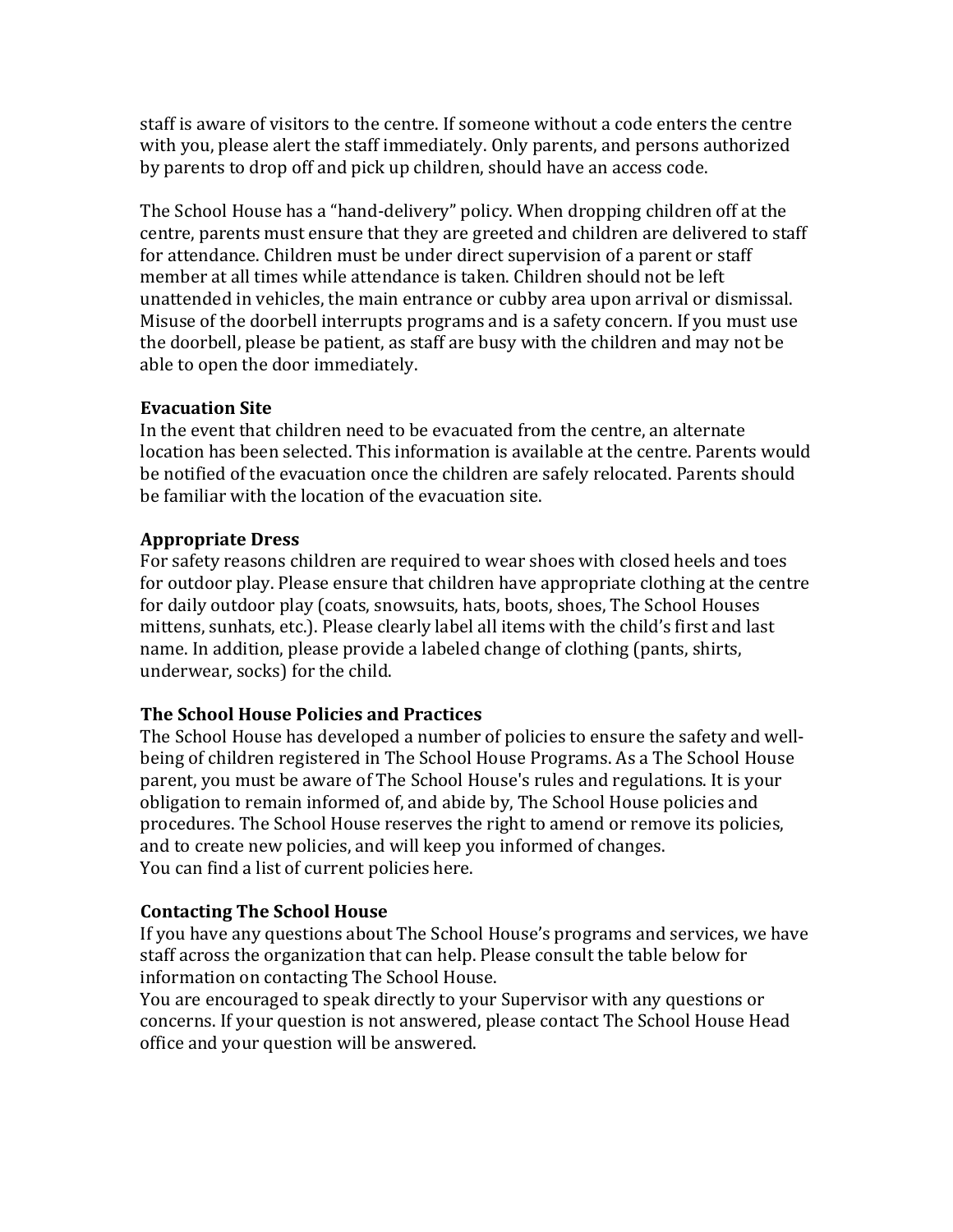## In situations that may require more support

I NEED TO:

- $\cdot$  Report an absence
- $\cdot$  Make alternate pickup arrangements
- · Provide information about my child
- $\cdot$  Get assistance for online registration
- $\cdot$  Ask about billing or The School House programs
- $\cdot$  Ask about available subsidies
- · Get help with email communications from The School House Make payment and subsidy arrangements
- · Statements of accounts
- · Ask about The School House policies and procedures
- $\cdot$  Ask about program operations
- $\cdot$  Ask about volunteer opportunities at The School House

Please contact: The Supervisor or Administrator at: Office phone: 519-972-1001(South location) or Office phone: 519-974-6222 (Central location) or email: theschoolhouseelc@gmail.com (South location) or email: theschoolhouseacademy@gmail.com (Central location)

## **Positive self-expression, communication and self-regulation**

At The School House, our inclusive programming leads to children's sense of belonging. Positive learning environments and experiences, focused on active playbased learning, encourage children's communication, self-expression and selfregulation. 

We seek to be aware of, foster, support, encourage, respond to and document the many ways in which children express themselves, the many "voices" with which they articulate their ideas, the variety of "languages" they use to communicate. We also seek to honour and reflect children's home language and culture in our programs. 

In our inclusive learning environments, we welcome children of all abilities. Respect for diversity, equity and inclusion is vital for optimal development and learning. Here are some of the ways in which we create an inclusive environment in our programs: 

 $\cdot$  Recognize each child as having equal rights to participate in program activities, trips and events.

 $\cdot$  Recognize and respect the unique qualities of each child and family, including ancestry, culture, ethnicity, race, language, gender, gender identity, sexual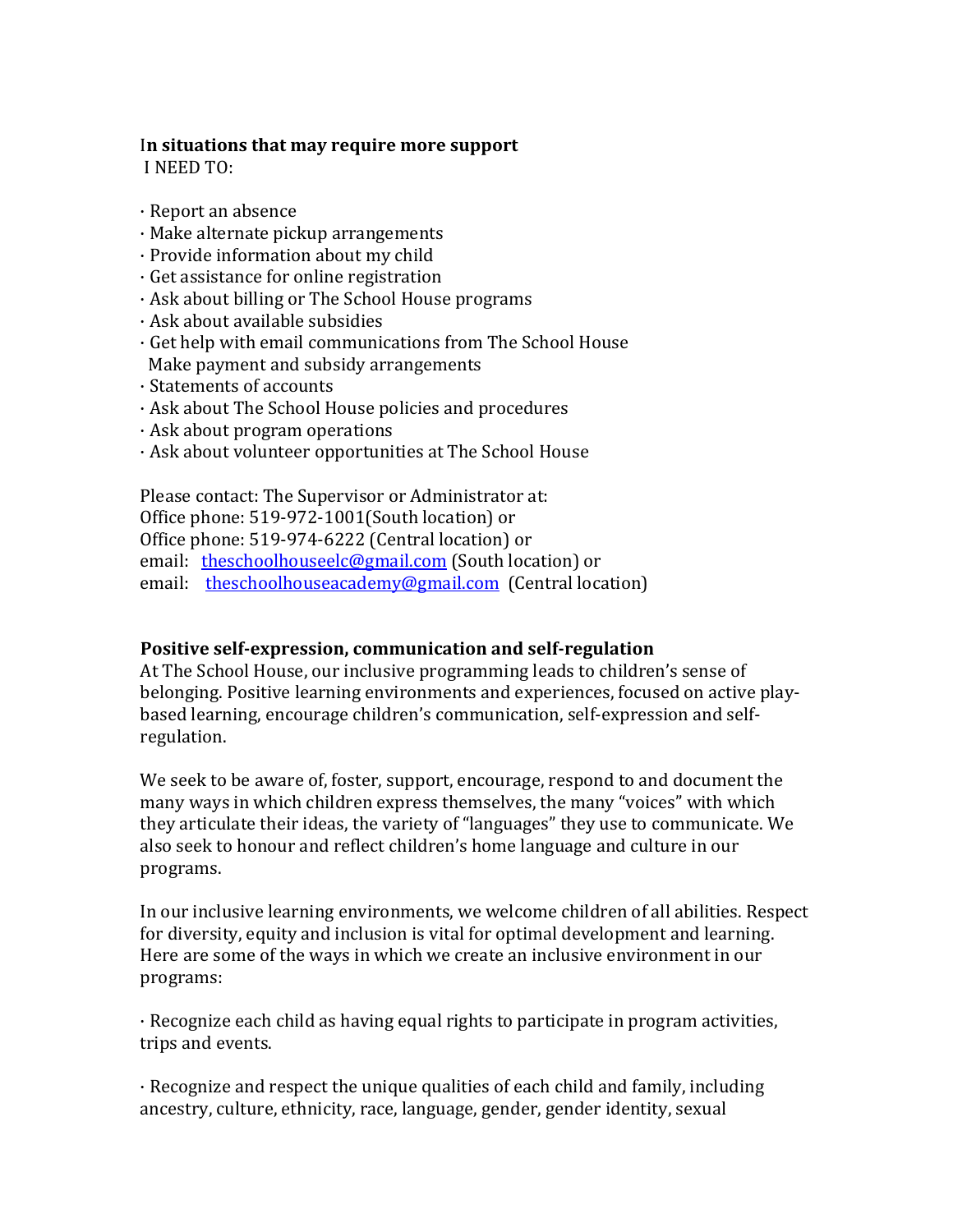orientation, religion, socio-economic status, family environment, and developmental abilities and needs.

 $\cdot$  Create strategies that value the culture and first language of all children.

· Establish programming strategies to foster an inclusive learning environment in which every child can participate.

 $\cdot$  View the diversity of children and families as an asset, and plan programs to reflect differences and enrich the environment.

Our programs focus on active play-based learning as the way that children naturally learn best. It is their natural response to the environment around them. When children are manipulating objects, acting out roles, or experimenting with different materials, they are engaged in learning through play. Play allows them to actively construct, challenge, and expand their own understandings through making connections to prior experiences, thereby opening the door to new learning.

Intentional play-based learning enables children to investigate, ask questions, solve problems, and engage in critical thinking. Play is responsive to each child's unique learning style and capitalizes on his or her innate curiosity and creativity. Our program also supports children's self-regulation, their ability to deal with stress and remain calm, alert and ready to learn.

When children are calmly focused and alert, they are best able to modulate their emotions, pay attention, ignore distractions, inhibit their impulses and understand the consequences of their actions. We are continually learning about how to create learning environments and programming that helps support children's selfregulation—to help children remain or return to a state of calm.

#### **Parent engagement and communication**

The School House aims to foster outreach, engagement and communication with families about our program and their children's learning experiences. We believe that families are experts on their children. Sharing knowledge is integral to the success of your child.

The School House aims to ensure that families have the support of available, affordable, safe, reliable, high quality licensed child care for their children, which ensures parents peace of mind while their children are in The School House program. Respect, care, empathy, trust and integrity are core values in all our interactions with families.

We know that our partnerships with our families help our program to best meet the needs of the children:

 $\cdot$  Families form the foundation for a child's early development. Families know their children best, and are the first and most powerful influence on learning and development.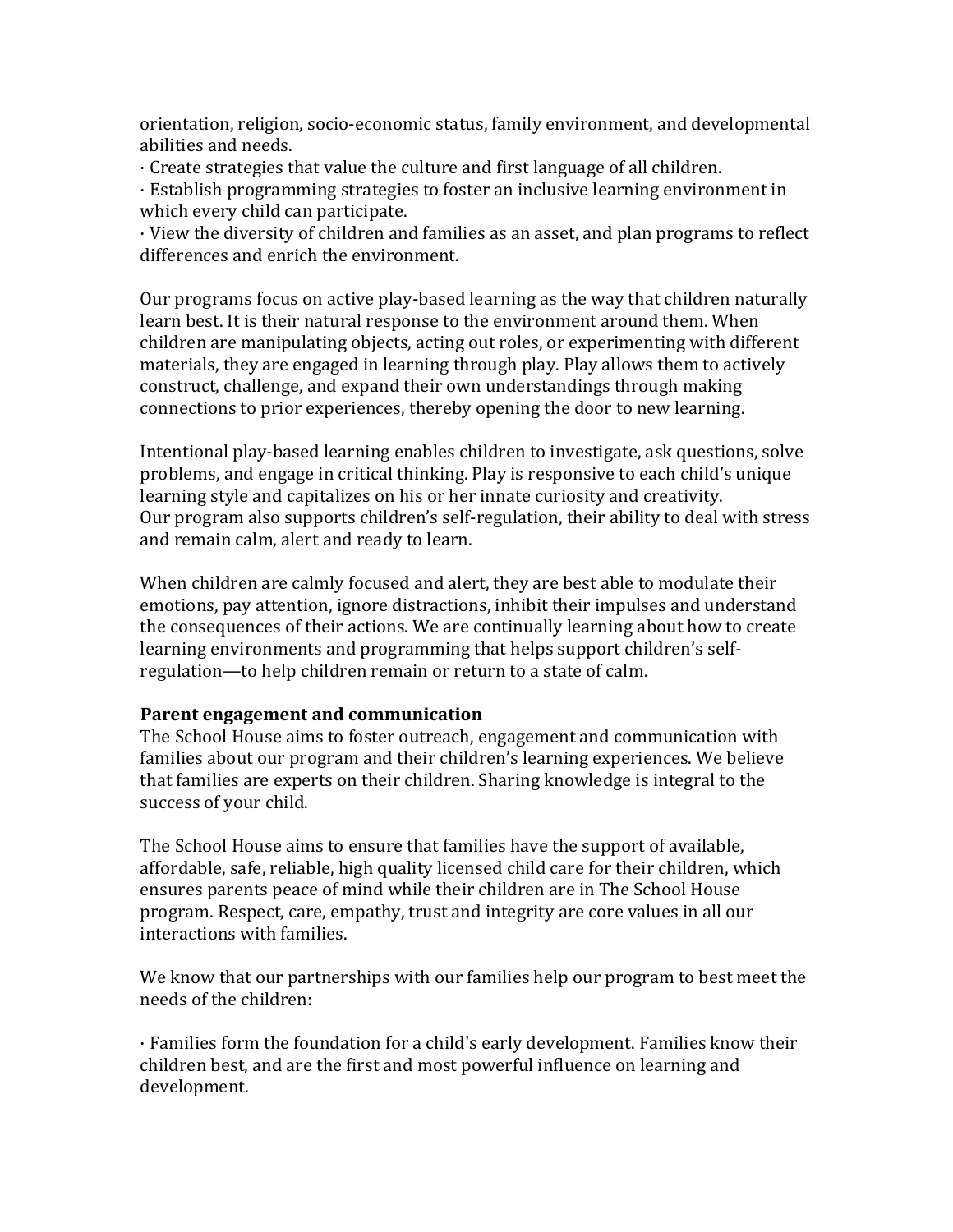· The needs of each child are considered in the context of their family composition, values, culture, and language. This approach enriches relationships between early childhood settings, families, and their communities.

· We involve parents and other important adults in various events and activities at our programs. This connects them to their children's early development, and enhances the child's learning.

In addition to the daily interaction with program staff, we offer many opportunities for parent feedback and involvement—such as surveys and focus groups. We use parent input to improve our programs and services.

#### **Community partners**

The School House is committed to involving local community partners and to engaging those partners in supporting The School House children, families and staff. We provide learning opportunities and practical work experience, in the areas of programming and administration, to members of the community through the recruitment, placement, training and recognition of volunteers and students on placement. Volunteers and students on placement augment the high-quality care and individual attention given to the children in the programs.

We also have community partners—individuals, organizations and agencies who support The School House children and families. We collaborate with these partners and continue to create more opportunities to expand these relationships on behalf of our children and families. We celebrate and recognize our partners at our Annual Christmas party.

#### **Supporting staff in continuous professional learning**

The School House is committed to hiring, training and fairly compensating staff. We hire staff that has a positive and sensitive attitude towards children. Our nondiscriminatory hiring practices provide individuals of all backgrounds the opportunity for employment. We believe that everyone has worth and value, and all staff are entitled to be respected, supported and treated fairly.

The School House staff foster children's inquiry and creativity. Staff plans on a daily basis based on the observations that they make on children's interests. In this way, learning is extended, leading to deeper investigation with materials and the environment. Staff plans for and create positive learning environments and experiences in which each child's learning and development will be supported.

Through positive adult-child interactions, The School House staff work closely with children to extend their learning by encouraging children to build upon their existing knowledge. The School House staff develops an intentionally planned program that supports early learning.